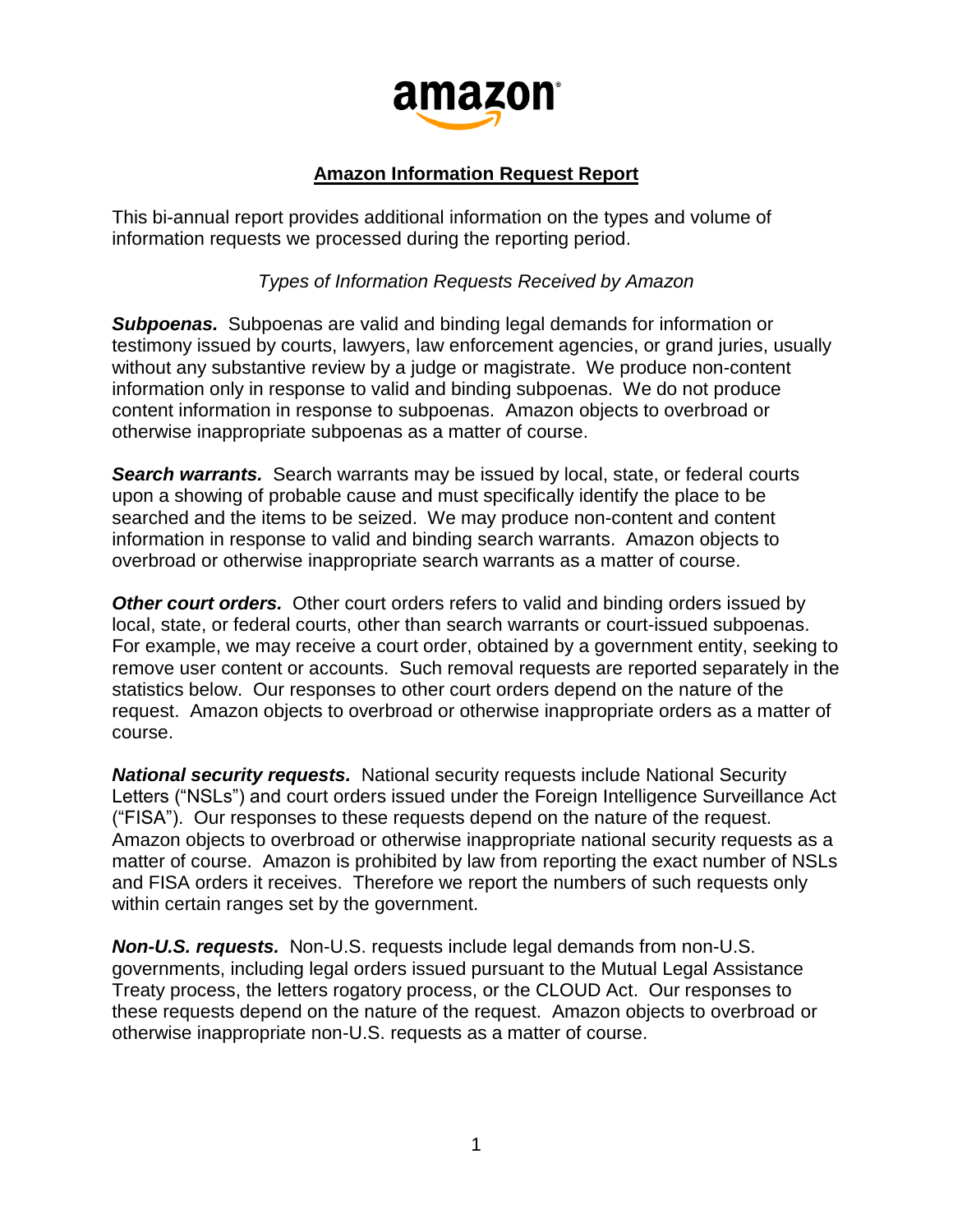*Non-content.* "Non-content" information means subscriber information such as name, address, email address, billing information, date of account creation, and certain purchase history and service usage information.

*Content.* "Content" information means the content of data files stored in a customer's account.

## *How Amazon Responds to Requests*

*Full response.* Full response means that Amazon responded to valid legal process by providing all of the information requested.

**Partial response.** Partial response means that Amazon responded to valid legal process by providing only some of the information requested.

*No response.* No response means that Amazon responded to valid legal process by providing none of the information requested.

*For the period January 1, 2018, through June 30, 2018 (total requests):*

| Subpoenas:                         | 1,736     |
|------------------------------------|-----------|
| How Amazon responded:              |           |
| Full response:                     | 534       |
| Partial response:                  | 749       |
| No response:                       | 453       |
| <b>Search warrants:</b>            | 344       |
| How Amazon responded:              |           |
| Full response:                     | 116       |
| Partial response:                  | 149       |
| No response:                       | 79        |
| <b>Other court orders:</b>         | 162       |
| How Amazon responded:              |           |
| Full response:                     | 49        |
| Partial response:                  | 62        |
| No response:                       | 51        |
| <b>National security requests:</b> | $0 - 249$ |
| Non-U.S. requests:                 | 290       |
| How Amazon responded:              |           |
| Full response:                     | 11        |
| Partial response:                  |           |
| No response:                       | 278       |